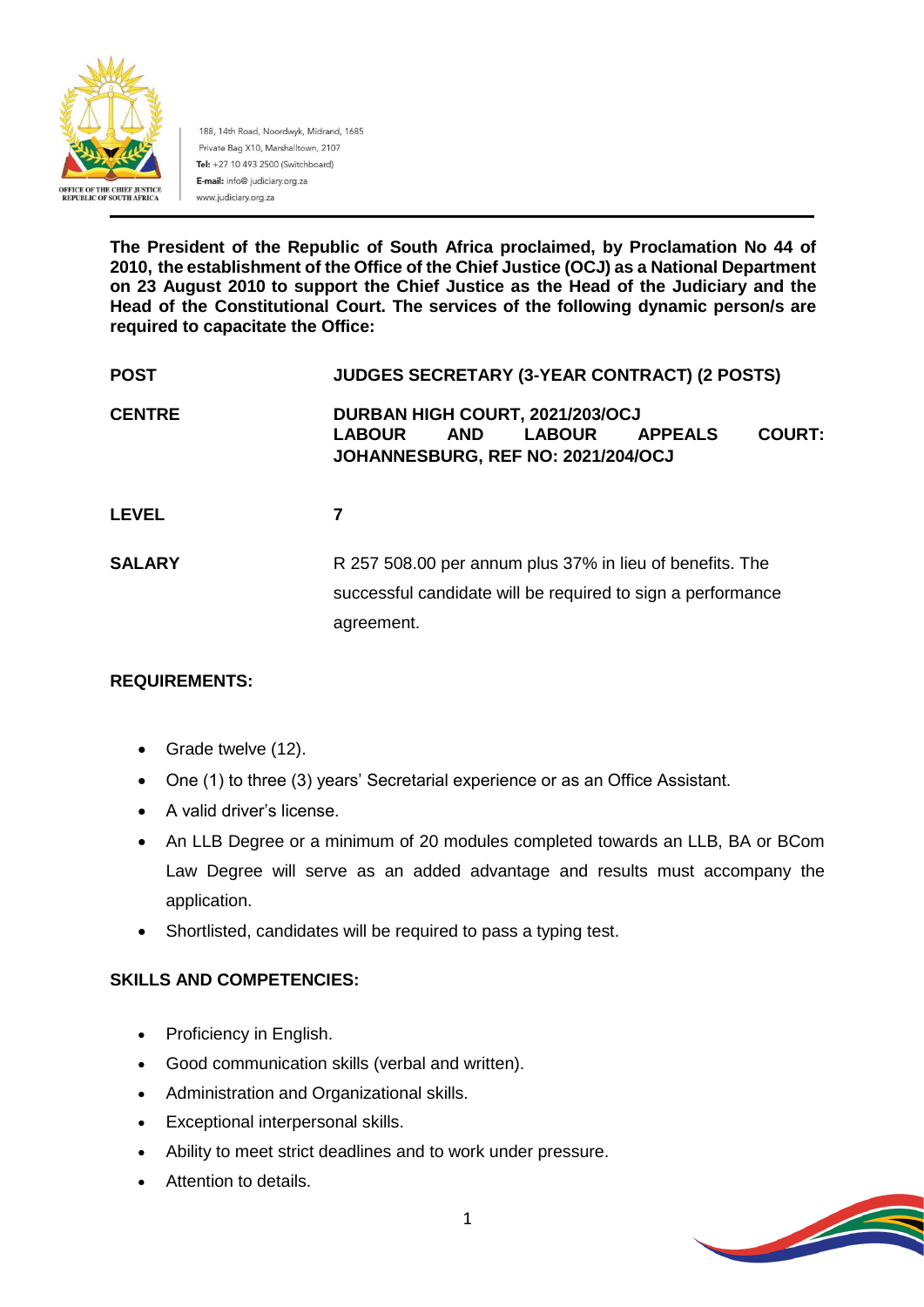- Customer service skills and excellent typing skills.
- Confidentiality and time management.
- Computer literacy (MS Word) and Research capabilities.

#### **KEY PERFORMANCE AREAS:**

- Typing (or format) of draft memorandum decision, opinions or judgement entries written by or assigned by Judge.
- Provide general secretarial/administrative duties to the Judge.
- Manage and type correspondence, judgements and orders for the Judge (including Dictaphone typing).
- Arrange and diarize appointments, meetings and official visits and make travel and accommodation arrangements.
- Safeguarding of all case files and the endorsement of case files with an order made by Judge.
- Update files and documents and provide copies of documents to the Registrar.
- Perform digital recording of court proceedings on urgent court after hours and ensure integrity of such recordings.
- Store, keep and file court records safely.
- After a case has been completed and opinion, decision or judgement entry released, returns case file to the Registrar;
- Accompany the Judge to the court and circuit courts.
- Cooperate with Judges, supervisors and co-workers as necessary to ensure the smooth and efficient operation of the Court.
- Management of Judge's vehicle, logbook and driving thereof.
- Compile data and prepare reports and documents for assigned Judges as necessary; including expense reports, continuing legal hours, financial disclosure statements and case management.
- Arrange receptions for the Judge and his visitors and attend to their needs.
- Management of Judge's library and updating of loose-leaf publications.
- Execute legal research as directed by the Judge and comply with Departmental prescripts, policies, procedures and guidelines.

## **ENQUIRIES: Durban: Ms L Marrie Tel No: (031) 372 3164 Johannesburg: Ms T Mbalekwa Tel No: (011) 335 0404**

**APPLICATIONS: Durban High Court:** Quoting the relevant reference number, direct your application to: The Provincial Head, Office of the Chief Justice, Private

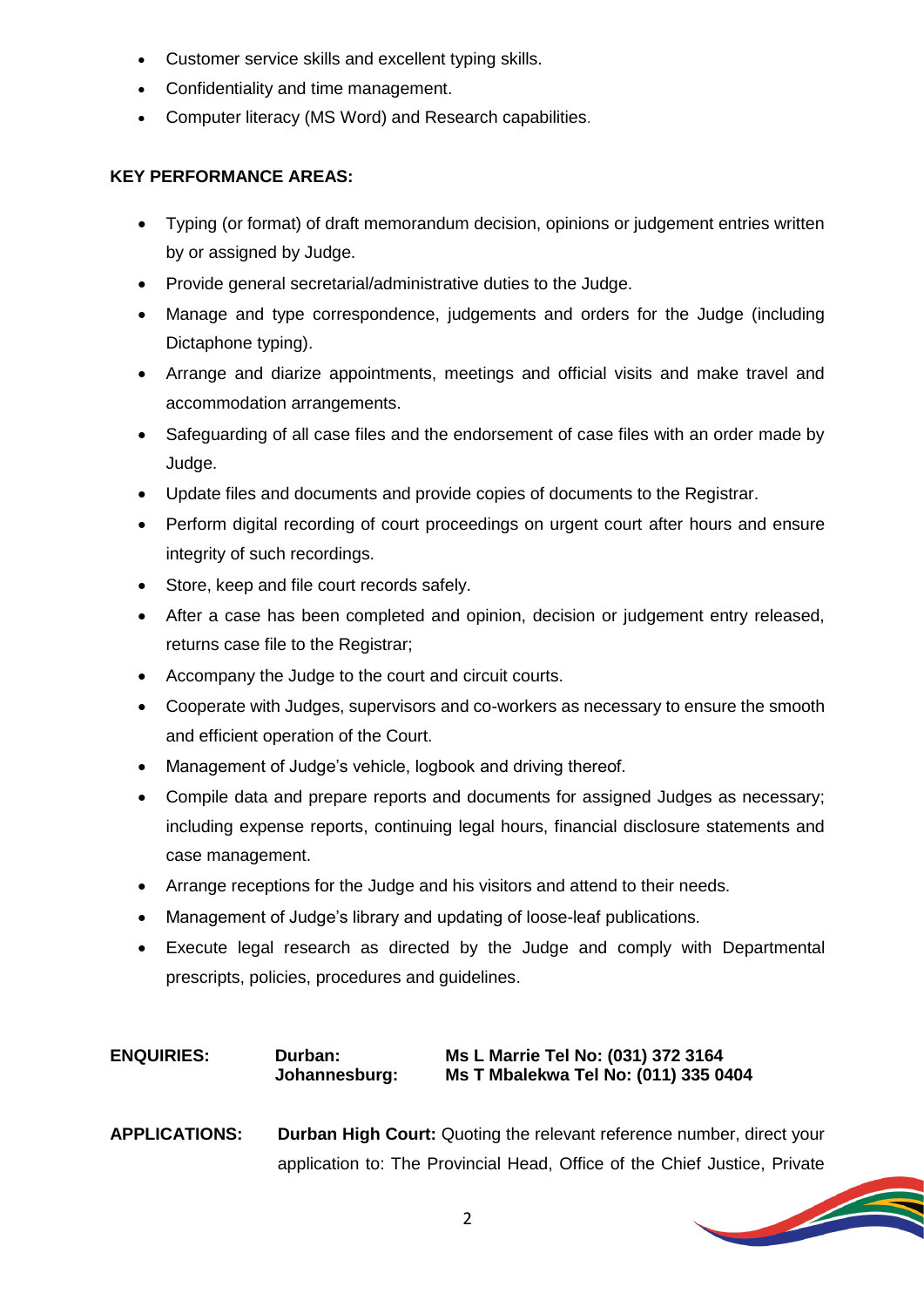Bag X54372, Durban, 4000, or hand deliver applications to the Office of the Chief Justice, Human Resource Management, 1st floor, 2 Devonshire place, off Anton Lembede Street, Durban

**Labour and labour Appeals Court: Johannesburg:** Quoting the relevant reference number, direct your application to: The Provincial Head, Office of the Chief Justice, Private Bag X7, Johannesburg, 2000. Applications can also be hand delivered to the 12th floor, Cnr Pritchard and Kruis Street, Johannesburg.

#### **CLOSING DATE: 05 NOVEMBER 2021**

**NOTE:** Office of the Chief Justice is an equal opportunity employer. In the filling of these posts, the Employment Equity Plan of the Department will be taken into consideration and preference will be given to Women and Persons with Disabilities.

> All applications must be in a *NEW Z83* form, which can be downloaded on internet at [www.judiciary.org.za/](http://www.judiciary.org.za/) [www.dpsa.gov.za/dpsa2g/vacancies.asp](http://www.dpsa.gov.za/dpsa2g/vacancies.asp) or obtainable from any Public Service Department. Each application form must be fully completed, duly signed and initialed by the applicant. The application must indicate the correct job title, the office where the position is advertised and the reference number as stated in the advert. Failure to fully complete the form, sign and initial by the applicant will lead to disqualification of the application during the selection process. Received applications using the **old Z83** will not be considered. A recent comprehensive CV; contactable referees (telephone numbers and email addresses must be indicated); copies of qualifications and Identity Document and driver's license (where appropriate) and any other relevant documents should be attached (Only shortlisted candidates will be required to submit certified documents/copies on or before the day of the interviews). Should you be in a possession of foreign qualification, it must be accompanied by an evaluation certificate from the South African Qualification Authority (SAQA). All non-SA citizens must attach a copy of proof of permanent residence in South Africa to their applications. Dual citizenship holder must provide the Police Clearance certificate from country of origin. Suitable candidates will be subjected to a personnel suitability check (criminal record, financial checks, qualification verification, citizenship checks, reference checks and

3